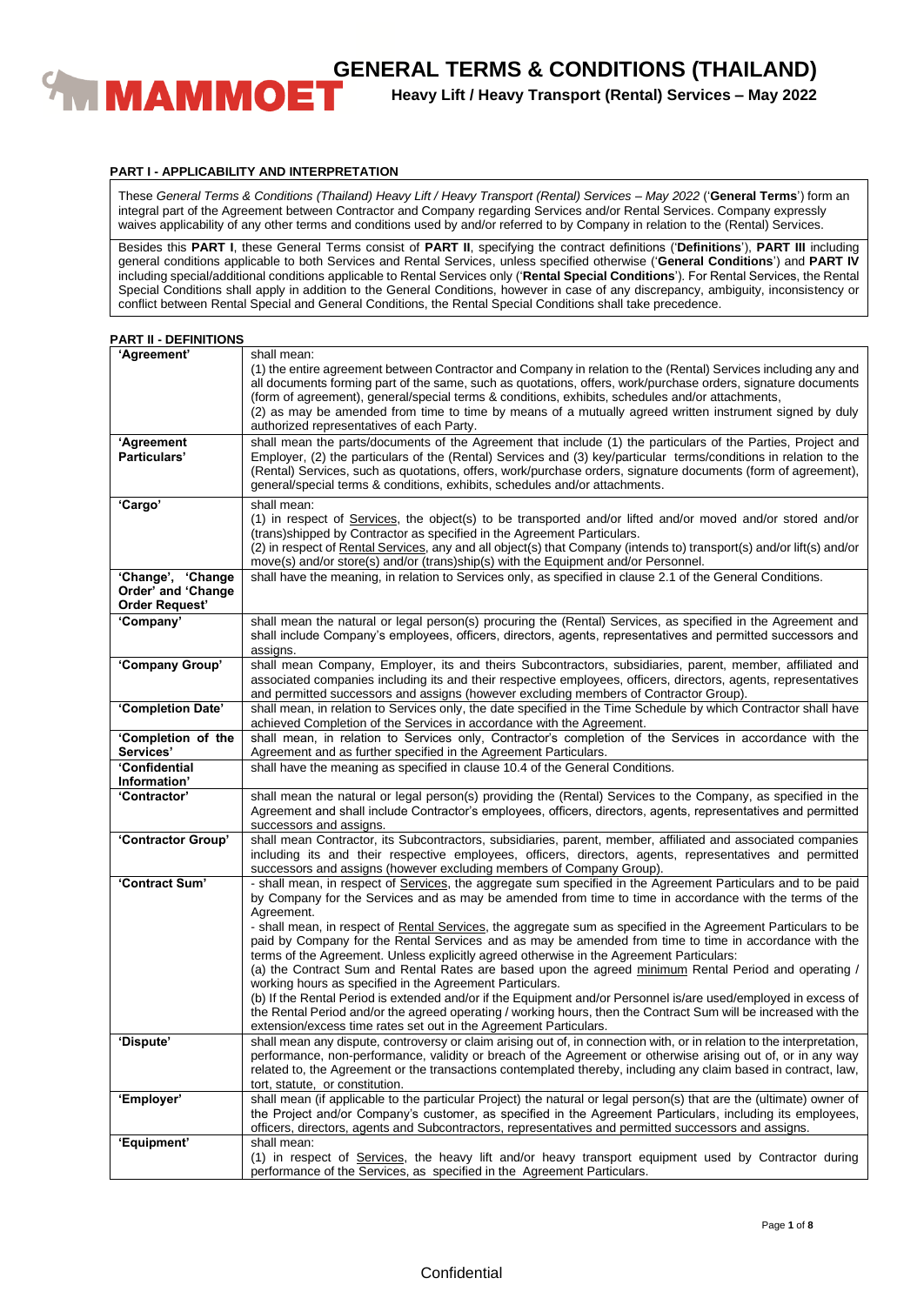

**Heavy Lift / Heavy Transport (Rental) Services – May 2022**

|                                  | (2) in respect of Rental Services, the heavy lift and/or heavy transport equipment rented out to Company, as<br>specified in the Agreement Particulars.                                                               |
|----------------------------------|-----------------------------------------------------------------------------------------------------------------------------------------------------------------------------------------------------------------------|
| 'Force Majeure'                  | shall have the meaning as specified in clause 6.4 of the General Conditions.                                                                                                                                          |
| 'Inclement                       | shall mean, at Contractor's sole discretion, the existence or effects of heavy rain, wind (including but not limited                                                                                                  |
| Weather'                         | to wind at lifting altitude) and/or other climatic conditions (including but not limited to hail, snow, cold,, dust storm                                                                                             |
|                                  | and/or extreme high temperature), by virtue of which it is either not reasonable and/or not safe for Personnel                                                                                                        |
|                                  | and/or Equipment exposed to continue working or which prevents performance of all or part of the Services.                                                                                                            |
| Law                              | shall mean statutes, acts, ordinances, sub-ordinate legislation, regulations, by-laws, orders, directions, awards                                                                                                     |
|                                  | and proclamations of any governmental, public or statutory authority in any jurisdiction which affects the                                                                                                            |
|                                  | Services.                                                                                                                                                                                                             |
| 'Original Contract<br>Sum'       | Shall mean the Contract Sum agreed at the time Contractor and Company entered into the Agreement, hence<br>excluding any increases of the same that may be made from time to time in accordance with the terms of the |
|                                  | Agreement (Particulars).                                                                                                                                                                                              |
|                                  |                                                                                                                                                                                                                       |
| 'Parties/Party'                  | Shall mean Company and Contractor / either Company or Contractor                                                                                                                                                      |
| 'Personnel'                      | shall mean:                                                                                                                                                                                                           |
|                                  | (1) in respect of Services, the personnel deployed by Contractor during performance of the Services, as specified                                                                                                     |
|                                  | in the in the Agreement Particulars.                                                                                                                                                                                  |
|                                  | (2) in respect of Rental Services, the personnel rented out to Company, as specified in the in the Agreement<br>Particulars.                                                                                          |
| 'Project'                        |                                                                                                                                                                                                                       |
| 'Rental Period'                  | shall mean the project specified in the Agreement Particulars.<br>shall be at least the minimum rental period for each piece of Equipment and/or each individual Personnel                                            |
|                                  | member, all as specified in the Agreement Particulars.                                                                                                                                                                |
|                                  |                                                                                                                                                                                                                       |
|                                  | Unless agreed otherwise in the Agreement Particulars:                                                                                                                                                                 |
|                                  | (a) The Rental Period for each piece of Equipment and/or each individual Personnel member shall commence                                                                                                              |
|                                  | on the earlier of (i) the agreed (anticipated) commencement date of the Rental Period (if any) or (ii) the date of                                                                                                    |
|                                  | actual arrival of the Equipment and/or Personnel on Site.                                                                                                                                                             |
|                                  | (b) The Rental Period for each piece of Equipment and/or each individual Personnel member shall include the                                                                                                           |
|                                  | period during which the Equipment is assembled and disassembled and shall exclude the period during which                                                                                                             |
|                                  | the Equipment and/or Personnel is/are transported to/from the Site.                                                                                                                                                   |
|                                  | (c) The Rental Period for each piece of Equipment and/or each individual Personnel member shall end on the                                                                                                            |
|                                  | later of (i) the agreed (anticipated) end date of the Rental Period (if any) or (ii) the date on which actual                                                                                                         |
| 'Rental Rate(s)'                 | disassembly at Site is achieved and Contractor can commence demobilization from Site.<br>Shall<br>by<br>Company<br>mean<br>the<br>rate(s)<br>(regular<br>extension/excess)<br>payable<br>and                          |
|                                  | per<br>hour/day/week/month/annum/other time period for each piece of Equipment and/or each individual Personnel                                                                                                       |
|                                  | member, as specified in the Agreement Particulars.                                                                                                                                                                    |
| 'Rental Services'                | shall mean the rent-out and hire of Equipment and/or Personnel by Contractor and Company respectively and/or                                                                                                          |
|                                  | ancillary services provided by Contractor for the duration of the Rental Period, all as specified in the Agreement                                                                                                    |
|                                  | Particulars and as may be amended in accordance with the terms of the Agreement.                                                                                                                                      |
| 'Services'                       | shall mean the heavy lift, heavy transport and/or ancillary services/works provided by Contractor, as specified in                                                                                                    |
|                                  | the Agreement Particulars and as may be amended in accordance with the terms of the Agreement.                                                                                                                        |
| 'Site'                           | shall mean:                                                                                                                                                                                                           |
|                                  | (1) in respect of Services, the location(s) and/or area(s) designated by Company where the Services is/are to                                                                                                         |
|                                  | be performed as specified in the in the Agreement Particulars.                                                                                                                                                        |
|                                  | (2) in respect of Rental Services, the location(s) and/or area(s) designated by Company where the Equipment                                                                                                           |
|                                  | shall be used, as specified in the Agreement Particulars.                                                                                                                                                             |
| 'Subcontractor'                  | shall mean, in respect of either Party, a natural or legal person having a direct contract with the respective Party                                                                                                  |
|                                  | or with any other Sub(sub)contractor of the respective Party for the performance of a part of the Services or the                                                                                                     |
|                                  | Project.                                                                                                                                                                                                              |
| 'Third Party'<br>'Time Schedule' | shall mean a natural or legal person not being (a member of) Company Group or Contractor Group.<br>shall mean, in relation to Services only, Contractor's schedule for performance of the Services as specified in    |
|                                  | the Agreement Particulars.                                                                                                                                                                                            |
|                                  |                                                                                                                                                                                                                       |

# **PART III – GENERAL CONDITIONS**

# **1. SCOPE OF SERVICES (WORK)**

In consideration for the Contract Sum, Contractor shall perform, provide and/or supply all (Rental) Services, set forth in the Agreement and perform all other obligations as set out in the terms and conditions of the Agreement (Particulars).

**2. CHANGES** (applicable to Services only)

**2.1 Change definitions**

2.1.1 '**Change**' shall mean any (1) change in the quality, quantity or nature of the Services including but not limited to additions, increases, decreases, omissions, removal, alterations, sequence changes and/or (2) Contractor proposed Changes as to accelerate performance of Services and/or achieve efficiency improvements and/or cost reductions and/or (3) change in Law.

'**Change Order**' shall mean a written instrument:

(1) formalizing a Change identified, initiated or required by either Company or Contractor,

(2) mutually agreed between authorized representatives of Company and Contractor,

(3) specifying the scope and details of the Change in the Services,

(4) specifying the amount of the adjustment, if any, in the Contract Sum, and

(5) the extent of the adjustment, if any, to the Time Schedule and/or Completion Date.

'**Change Order Request**' shall mean a written request or proposal for a Change Order submitted by either Company or Contractor and including:

(i) a description of the nature of the Change and the cause(s), event(s) and/or circumstances giving rise to the Change; and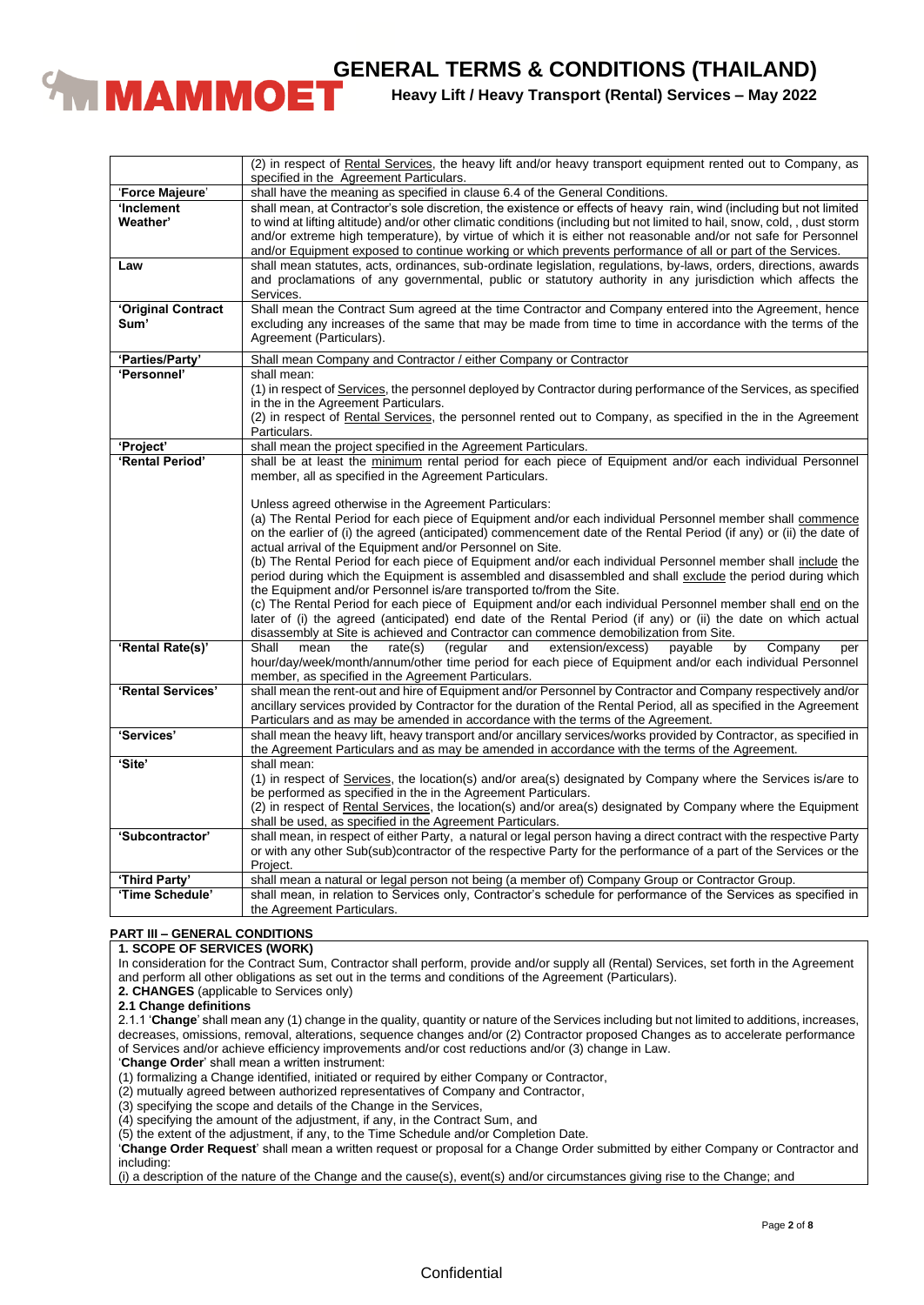# **CENERAL TERMS & CONDITIONS (THAILAND)**<br><sup>Heavy Lift / Heavy Transport (Rental) Services – May 2022</sup>

# **Heavy Lift / Heavy Transport (Rental) Services – May 2022**

(ii) to the extent reasonably known by and available to the Party submitting the request at the time of submission, a general description of the impact of the Change and a specification/substantiation/estimate of the impact of the Change (if any) on the Contract Sum and/or Time Schedule and/or Completion Date. **2.2 Each Party can submit a Change Order Request** 2.2.1 Company may from time to time, but prior to Completion of the Services and subject to the limitations set in this clause 2, submit to Contractor a Change Order Request in relation to (a) Change(s) in the Services. 2.2.2 Contractor may from time to time, but prior to Completion of the Services, submit to Company a Change Order Request in relation to (a) Change(s) in the Services it has identified. **2.3 Company's and Contractor right to reject a Change Order Request** 2.3.1 Company may reject a Change Order Request submitted by Contractor if and to the extent the Change is necessary to overcome or correct: (i) the adverse consequences of a breach by Contractor of its obligations under the Agreement and/or defect in the Services caused by Contractor; and/or (ii) the adverse consequences of a negligent act or omission of Contractor in relation to the Services. 2.3.2 Contractor may reject a Change Order Request submitted by Company if and to the extent the scope of the Change falls outside the scope of Contractor's normal business activities and/or if other projects of Contractor or its (Sub)contractors will be delayed unreasonably at the sole discretion of Contractor. **2.4 Circumstances entitling Contractor to (request) a Change Order** 2.4.1 The following events and circumstances will in any event entitle Contractor to a Change Order including any adjustment of the Contract Sum and/or Time Schedule and/or Completion Date resulting therefrom: (a) Company's failure to meet its obligations under the Agreement; (b) amendment or additions to documentation, drawings or other information provided by Company; (c) new, additional or deviating instructions, directions and/or acts or failures to act by Company during performance of the Services; (d) delays or disruption caused by Company, Employer and/or any of its/their other (Sub)Contractors; (e) actual ground/subsoil conditions that cannot withstand the ground bearing pressure ('GBP') required for Contractor's equipment (including Cargo weight) used during performance of the Services, as specified by Contractor in the Agreement. In addition, Company shall also indemnify Contractor Group in respect of any and all damages, losses, claims, costs etc. resulting from such insufficient/unsuitable subsoil conditions; (f) the structural integrity of the Cargo is insufficient to safely and efficiently execute the Services and/or is not suitable for the lift and/or transport method used during performance the Services as specified in the Agreement. In addition, Company shall also indemnify Contractor Group in respect of any and all damages, losses, claims, costs etc. resulting from such unsuitability. (g) inaccuracy, incorrectness and/or incompleteness of information and documentation that Company has provided or has caused to be provided to Contractor. (h) Change in applicable laws, site rules and regulations, safety rules and/or regulations impacting performance of the Services; (i) Delays or disruption caused by conditions which, in Contractor's sole opinion, make performance of the Services and/or operation of Contractor's equipment potentially unsafe or potentially hazardous to life or property, including but not limited to operating equipment beyond operating limits specified by manufacturer and Inclement Weather. (j) other events, conditions and circumstances not caused by and/or beyond Contractor's control (including but not limited to Force Majeure events) and/or for which Company is responsible pursuant to this Agreement or at law and/or a change in Law coming into force after the date the Agreement is executed. **2.5 Determination of Contract Sum adjustment** 2.5.1 Adjustments to the Contract Sum on account of a Change in the Services shall be determined by any one or a combination of the listed methods, following the below order of precedence: (a) in accordance with applicable unit or hourly rates specified in the Agreement for equal or similar Services or subsequently agreed upon; (b) on a cost-plus basis including a mark-up of fifteen percent (15%) of the aggregate amount. (c) by mutual agreement of a (itemized) lump sum; (d) a fair and reasonable valuation method as may otherwise be agreed between the Parties. **2.6 Change Order processing and disputes** 2.6.1 Change Order Requests submitted by Contractor shall be approved, modified or rejected in writing by Company promptly upon submission by Contractor and in no event later than fourteen (14) days after such submission.. 2.6.2 If Contractor and Company cannot agree on adjustment of the Contract Sum and/or Time Schedule and or Completion Date and/or on any other aspect of the Change or Change Order Request submitted by Company, Company may, subject to clause 2.3.2, direct Contractor in writing to proceed and execute the Change as requested by Company. In such event: (a) to the extent the disagreement relates to compensation, Contractor is not obligated to perform the Change until Company has issued a written instruction to proceed to Contractor and granted Contractor a (provisional) Contract Sum adjustment equal to direct costs plus a 15% mark-up for overhead and profit. (b) the disagreement about the Change (Order Request) shall qualify as a Dispute for which either Party may commence (expedited) dispute resolution in accordance with clause 9.2.2. ('Disputes'). **2.7 Scope reduction or removal** 2.7.1 Company may only request a Change Order including removal or reduction of parts or items of the Services to the extent such removed of reduced parts or items will not be performed by any other party including Company. Such removal or reduction of Services by Company shall be treated as a (partial) termination of the Agreement and will entitle Contractor to compensation as set out in clause 6.1 ('Termination by Company for its convenience'). **3. SCHEDULE, SCHEDULE CHANGES AND DELAY 3.1 General** 3.1.1 Contractor shall commence and proceed with performance of the (Rental) Services in accordance with the Time Schedule, agreed Mobilization date(s) and/or Rental Period and (in case of Services) shall complete/provide the Services (or any specified part thereof) on or before the date(s) as specified in the Time Schedule (including the overall Completion Date), subject to extension of time pursuant to clauses 3.3 (Delay or schedule changes not caused by Contractor) and 6.4 (Force Majeure). **3.2 Company's right to suspend Services or Amend Time Schedule for its convenience**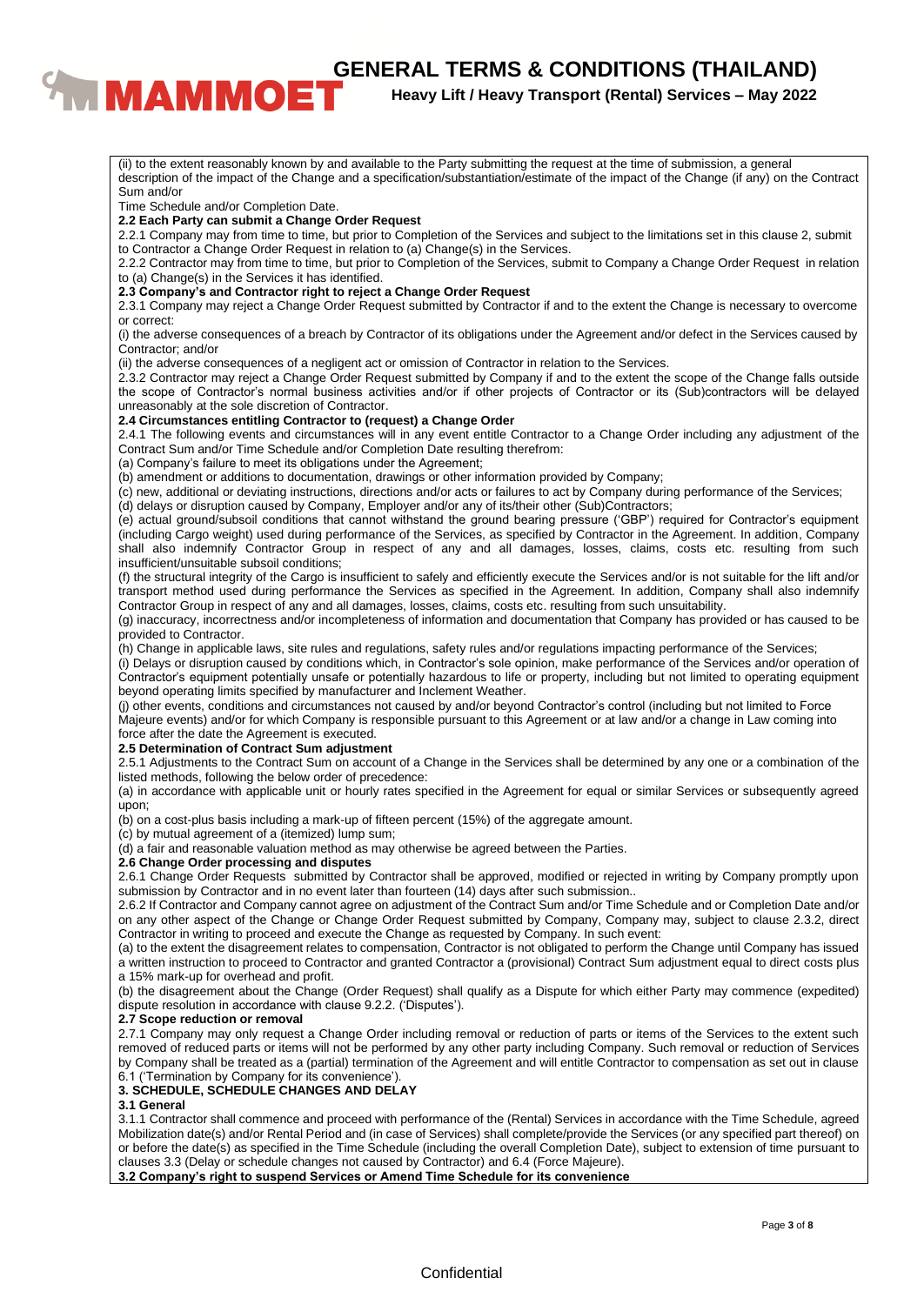# **CENERAL TERMS & CONDITIONS (THAILAND)**<br><sup>Heavy Lift / Heavy Transport (Rental) Services – May 2022</sup>

# **Heavy Lift / Heavy Transport (Rental) Services – May 2022**

3.2.1 Company may, at any time, instruct Contractor to suspend the Services or part thereof and/or amend the Time Schedule, for any reason whatsoever by giving notice in writing to Contractor indicating the effective date(s) of suspension. Contractor shall cease the Services on the effective date of suspension as instructed, and in the case of services which cannot be ceased immediately, Contractor shall use reasonable endeavours to cease services as soon as possible.

3.2.2 Company may at any time instruct Contractor to resume the Services by giving written notice to Contractor specifying the effective date of resumption, however subject to a notice period of at least ten (10) days within which Company shall provide an updated Time Schedule to Contractor.

#### **3.3 Delay or schedule changes not caused by Contractor – compensation & time extension**

3.3.1 In the event of suspension (including suspension for Company's convenience) or other delay (including Company initiated changes to the Time Schedule) due to circumstances not attributable to Contractor (including but not limited to a lawful suspension of the performance of the Services by Contractor and/or a Change Order event or circumstance as specified in clause 2), Contractor shall be entitled to:

(a) delay compensation in accordance with the applicable prices and (unit) rates set forth in the Agreement Particulars and/or, to the extent such prices and (unit) rates are not available, (b) on a cost-plus basis including a mark-up of fifteen percent (15%) of the aggregate amount; and

(b) extension of time in respect of the Time Schedule (including any intermediary milestones and the Completion Date) equal to the duration of the suspension/delay plus any further extension that may be reasonably necessary as caused by the suspension/delay.

3.3.2 The following shall equally apply to each Party and be subject to clause 2 ('Changes') of the Agreement:

(i) Notification of suspension or other delay not attributable to Contractor

(ii) Submission of a request to the other Party regarding suspension or other delay not attributable to Contractor; and

(iii) Resolution of any disagreement between the Parties about adjustment of the Contract Sum and/or Time Schedule and or Completion Date and/or on any other aspect of the suspension or other delay not attributable to Contractor.

#### **3.4 Delay or Schedule changes caused by Contractor – Liquidated Damages**

3.4.1 If due to its negligence Contractor is the sole cause of a failure to complete the Services by the Completion Date or, in case of Rental Services, to mobilize or provide the Equipment and/or Personnel on the agreed date(s) during the Rental Period Contractor shall be liable to pay delay liquidated damages only if such is specified in the Agreement Particulars. Such liquidated damages are to be applied as Company's sole financial remedy for loss or damages arising out of Contractor's failure and be considered as a genuine preestimate of the losses incurred.

3.4.2 In any event Contractor's total aggregate liability in relation to liquidated damages shall be limited to 5% of the Original Contract Sum unless otherwise specified in the Agreement Particulars. Liquidated damages shall be Company's sole remedy for delay and Contractor's failure as specified in clause 3.4.1. In the event that time is at large, quantum of Company's claim for general damages for delay shall be limited to 5% of the Original Contract Sum.

# **4 PRICE, PAYMENT AND TAX**

#### **4.1 Contract Sum**

4.1.1 The Contract Sum to be paid for the (Rental) Services, the breakdown of the Contract Sum and the relevant payment terms and conditions are provided in the Agreement Particulars. The Contract Sum is based upon the (scope of) the (Rental) Services and is subject to any Change Order or other amendment in accordance with the Agreement.

#### **4.2 Payment**

#### 4.2.1Company shall pay:

(a) the (agreed parts of) the Contract Sum plus any applicable taxes, duties etc. as defined in clause 4.2(c) in accordance with the payment (milestone) schedule and within the payment period(s) set out in the Agreement Particulars,

(b) within 30 days from submission of each invoice by Contractor; and

(c) without any withholding of any nature (excluding as required by applicable law). No payment from Company to Contractor shall depend on payment from Employer to Company.

#### **4.3 Tax**

4.3.1 The Contract Sum is exclusive of VAT and all other taxes, duties and/or penalties etc. levied by government and/or other authorities in respect of and/or in connection with the Agreement or the Services, with the exception of corporate income tax and/or other tax on income to the extent due by Contractor in accordance with applicable law.

#### **4.4 Inflation**

4.4.1 The Contractor may increase the Contract Sum at any time by giving the Company not less than 14 days' notice in writing where there is an increase in the direct cost to the Contractor of supplying the relevant Services and which is due to any factor beyond the control of the Contractor.

# **5 OTHER (RENTAL) SERVICES RELATED CONDITIONS & PRICE ASSUMPTIONS**

#### **5.1 Information and documents**

5.1.1 A Party may fully rely on the information and documentation provided by or on behalf of the other Party. Each Party is responsible for the accuracy, correctness and completeness of the information and documentation it has provided or has caused to be provided to the other Party. The providing Party shall indemnify the other Party for any damages, losses, claims, costs etc. which result from the inaccuracy, incorrectness and / or incompleteness of the information and documentation of the providing Party.

5.1.2 (applicable to Services only) Contractor shall, if required by or pursuant to the Agreement and subject to its professional knowledge as a heavy lifting and transport company and subject the scope of the Services, review all documents, drawings, specifications and instructions relating to the Services for discrepancies and errors. However Company is and shall remain responsible for any and all consequences resulting from such discrepancies and errors in documents, drawings, specifications and instructions as received by Contractor from Company.

# **5.2 Permits, compliance with law, quarantine requirements**

5.2.1 Unless specified otherwise in the Agreement, Company is responsible for obtaining, at its own expense, all permits, licences, customs clearance and other approvals required for performance of the Project and/or the (Rental) Services and for getting access to the Site.

5.2.2 Contractor and Company shall comply with all applicable laws, regulations, ordinances and/or other regulatory requirements and instructions of governments.

5.2.3 For the avoidance of doubt, to the extent that Contractor is obliged to comply with any applicable quarantine requirements, this shall qualify as a Change entitling Contractor to a Change Order.

# **5.3 Site accessibility & conditions**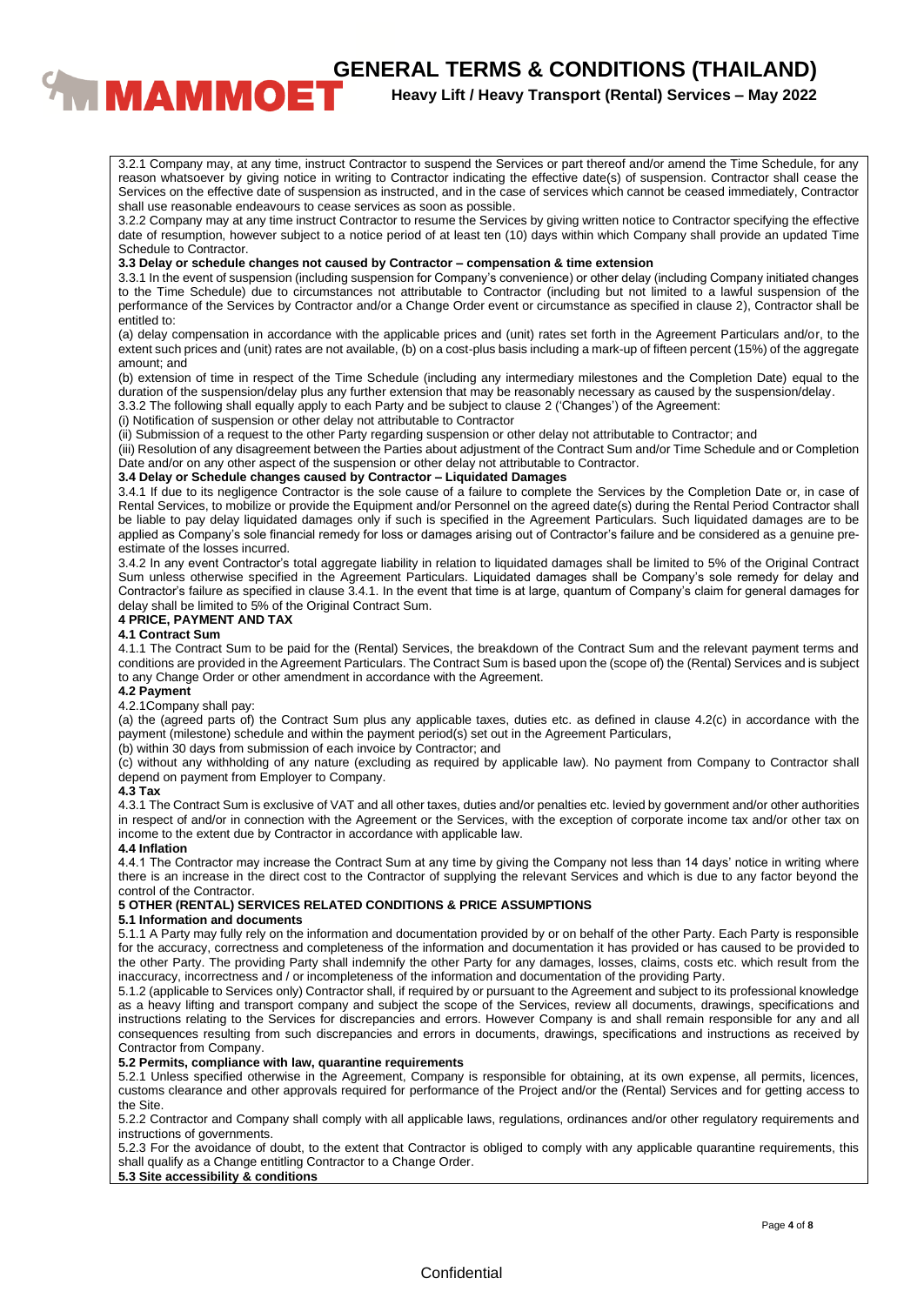# **ENERAL TERMS & CONDITIONS (THAILAND)**<br><sup>Heavy Lift / Heavy Transport (Rental) Services – May 2022</sup>

# **Heavy Lift / Heavy Transport (Rental) Services – May 2022**

5.3.1 Company shall ensure that the Site is properly accessible, that Contractor's equipment can be mobilised and/or assembled properly and safely to, on and from the Site and that the (Rental) Services can start on the agreed date and can be performed without interruption or hindrance.

5.3.2 Company shall further provide good working conditions at the Site (in particular with regard to health and safety) and ensure that such conditions comply with all local regulations and requirements.

**5.4 Professional / independent performance of Services** (applicable to Services only)

5.4.1 Contractor shall exercise all reasonable skill, care and diligence in the performance of the Services and shall carry out all its responsibilities in accordance with recognized professional standards.

5.4.2 Contractor shall have the sole control over the means and methods required for performance of the Services. Contractor shall plan and execute the Services as it suits the Contractor best, provided that the Contractor complies with the Time Schedule and reasonable instructions of the Company in accordance with the provisions of the Agreement.

#### **5.5 Safety First**

5.5.1 Notwithstanding anything to the contrary in the Agreement the Contractor shall in any event not be required to undertake any activities or comply with any instruction or direction, which are reasonably deemed by the Contractor to be unsafe or potentially hazardous to life or property.

#### **5.6 Cargo**

5.6.1 Unless specified otherwise in the Agreement, Company is responsible for providing Cargo hoisting, anchor, jacking and/or lashing points with a capacity/strength that is sufficient for efficient and safe performance of the Services or, in case of Rental Services, efficient and safe performance of the activities Company intends to execute with the Equipment. Company shall further be responsible for Cargo packaging.

5.6.2 Company shall ensure that the Cargo, in all aspects including but not limited to structural integrity, centre of gravity, weight and/or design, is suitable and able to withstand the forces and/or manipulation resulting from the agreed method for performance of the Services (e.g. lifting, transportation, jacking and/or sliding) or, in case of Rental Services, for the activities Company intends to execute with the Equipment.

#### **5.7 Warranty and defects** (applicable to Services only)

5.7.1 Contractor warrants that it shall use good workmanship and perform the Services in accordance with the provisions of the Agreement. Notwithstanding and due to the nature of the Services it is expressly agreed that Contractor is not responsible for works of repair, reconstruction, re-testing, and rectification and shall not make good defects, imperfections or other faults as may occur after completion of (an intermediary milestone of) the Services.

# **6 SUSPENSION / TERMINATION / CANCELLATION**

#### **6.1 Termination by Company for its convenience**

6.1.1 Company may, at any time, cancel or terminate the Agreement, for any reason whatsoever and at its own convenience by giving notice in writing to Contractor indicating the effective date of the termination.

6.1.2 In the event of termination or cancellation of the Agreement in accordance with this clause 6.1 Company shall pay to Contractor (a) the value of the (Rental) Services performed up to and including the effective date of the termination, (b) agreed demobilisation fees plus all reasonable cost incurred by Contractor as a result of the termination/cancellation and (c) a fee of 25% of the remaining terminated non-performed value of the Services or, in case of Rental Services, the sum as specified in the Agreement Particulars to be paid by Company for the remaining terminated part of the agreed minimum Rental Period. To the extent applicable and possible such value and costs shall be calculated by applying the pricing/rates included in the Agreement.

#### **6.2 Termination by Company for Cause (Contractor's default/breach)**

6.2.1 If Contractor breaches any material obligation it has assumed in the Agreement and does not cure such violation within thirty (30) days ('Cure Period') following written notice of such breach from Company to Contractor to be issued within 10 days of the date of the breach, then Company may terminate the Agreement by giving ten (10) days' written notice to Contractor. ln the event that such breach is not reasonably susceptible to cure within thirty (30) days, Contractor's Cure Period shall be extended to a maximum of ninety (90) days, unless otherwise agreed to by Company in writing.

6.2.2 In the event of termination for cause Company shall pay Contractor the value of (Rental) Services performed less any direct and reasonable costs incurred as a result of having the (Rental) Services performed by a replacement Subcontractor.

### **6.3 Suspension / Termination by Contractor for Cause (Company's default/breach)**

#### 6.3.1 If:

(a) Company has failed to pay Contractor for the (Rental) Services for a period of fifteen (15) days after the date such payment is due under the Agreement, and/or

(b) Company is in breach of any of its other material obligations assumed under the Agreement and it does not cure such breach within thirty (30) days following written notice of such breach from Contractor to Company, and/or

(c) the Services or the Project, in whole or substantial part, is stopped for a period of sixty (60) consecutive days through no act or fault of Contractor,

then without prejudice to any other rights and remedies that Contractor may have under or pursuant to the Agreement (provided by law or in equity), the Contractor may give Company ten (10) days' written notice' ('Suspension Notice') of such breach or default and, in the event such breach, failure or default is not cured within such ten (10) day time period, Contractor may suspend performance under the Agreement.

6.3.2 If such breach, failure or default is not cured by Company within twenty (20) days from the date of the Suspension Notice, Contractor may terminate from the Agreement and shall be paid, in each case without duplication: (i) the amounts, fees and costs as specified in clause 6.1 (Termination for Company's convenience) plus (ii) any further losses or damages incurred by Contractor and not expressly waived pursuant to the Agreement.

# **6.4 Force Majeure**

6.4.1 Force Majeure' shall mean circumstances, conditions and/or events, which are beyond the reasonable control of either Party and that could not be foreseen at the time the Agreement was entered into, occurring in the absence of any fault of negligence of any Party and which cannot be avoided or prevented through the adoption of reasonable measures, which temporarily or permanently prevent the performance of any obligation (with the exception of payment obligations) under the Agreement, including but not limited to industry wide or regional strikes, substantial supply chain disruptions and labour disturbances, (not including the personnel of the Group of the affected Party), cyber security related events, mutinies, quarantines, epidemics, pandemics, wars (whether declared or undeclared), acts of terrorism, blockades, embargo's, riots, civil disturbances, civil wars, fires, storms and/or other weather conditions and/or other acts of nature. Inclement Weather that is not abnormal for the Site shall not qualify as Force Majeure.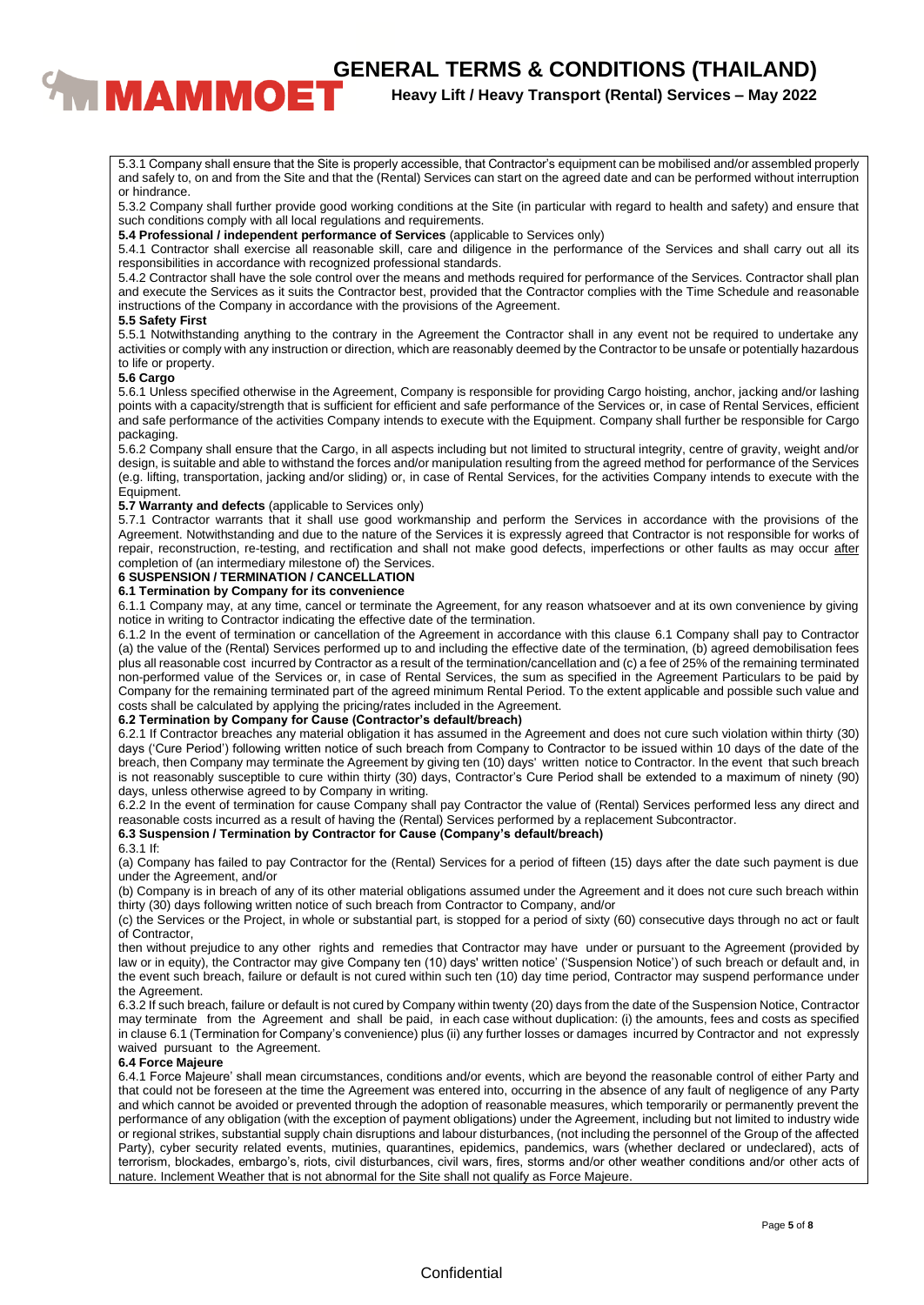**CENERAL TERMS & CONDITIONS (THAILAND)**<br><sup>Heavy Lift / Heavy Transport (Rental) Services – May 2022</sup>

# **Heavy Lift / Heavy Transport (Rental) Services – May 2022**

6.4.2 In the event that the performance of obligations under the Agreement is temporarily prevented due to a Force Majeure occurrence, the Force Majeure occurrence will only have the effect of deferring the performance of those obligations (excluding payment obligations), and shall not serve to relieve any party of other obligations under the Agreement.

6.4.3 Promptly upon the occurrence of Force Majeure, the affected Party shall give written notice to the other Party, citing the Force Majeure event, the effect of this event upon the party's contractual obligations, and the extent of mitigation action taken. The affected Party shall make all reasonable effort to mitigate and reduce to a minimum the effects of the Force Majeure.

6.4.4 In case of Force Majeure, the Contractor shall be granted such time extension – and accordingly the Time Schedule and Completion Date or, in case of Rental Services the Rental Period, shall be adjusted - as is reasonably necessary to reflect the effect of the delay.

6.4.5 Unless agreed otherwise in writing, either Party will be allowed to terminate the Agreement in case of a Force Majeure event lasting fifteen (15) days or more. In the event of such termination Company shall only be obliged to pay the value of the Services performed and all reasonable direct cost (including demobilisation costs) incurred as a result of this termination. To the extent applicable and possible such value and costs shall be calculated by applying the pricing/rates included in the Agreement.

#### **7 LIABILITY & INDEMNITY 7.1 General liability basis**

7.1.1 Contractor shall only be liable for any damage, loss, injury, expense and/or cost of any kind if and to the extent such damage, loss, injury, expense and/or cost is caused by negligent errors, acts, omissions or breach of contract by Contractor and/or any of its Subcontractors.

#### **7.2 Limitation of aggregate liability**

7.2.1 Except for the gross negligence or wilful misconduct on the part of Contractor and further to the fullest extent permitted by applicable law, Contractor's total aggregate liability whether in contract, in tort (including but not limited to negligence), for breach of statutory duty, in restitution, in law or in equity or for any cause of action whatsoever arising under or in connection with the Agreement for loss, damage, damages, cost, expense, expenses, disbursements, liability (including in respect of any fine or penalty) interest and costs, whether direct or indirect, present or future, actual or contingent, fixed or unascertained shall be limited to 50% of the Original Contract Sum. Company shall indemnify, defend and hold harmless Contractor Group for all damages, losses, claims, costs, liability etc. of Company Group exceeding the above mentioned limitation.

#### **7.3 Exclusion consequential loss liability**

7.3.1 Notwithstanding any of the indemnities and liabilities specifically referred to elsewhere in the Agreement, neither Party shall be liable, whether in contract, in tort (including but not limited to negligence), for breach of statutory duty, in restitution, in law or in equity or for any cause of action whatsoever arising under or in connection with the Contract, for any loss of profit or anticipated profit, loss of revenue, loss of turnover, loss of opportunity, loss of production, loss of use, loss of business, or any consequential or indirect losses whatsoever. Any loss or damage, as mentioned in this article, of Company Group shall be deemed loss or damage of Company. Any loss or damage, as mentioned in this article, of Contractor Group shall be deemed loss or damage of Contractor. Each party shall indemnify, defend and hold the other party harmless accordingly.

### **8 INSURANCE**

#### **8.1 Contractor and Company provided standard insurance**

8.1.1 Each Party shall at its sole cost take out and maintain during the existence of the Agreement and the Services the following insurances:

(a) **Workers' Compensation and Employer's Liability** Insurance for its own personnel as prescribed by applicable laws

(b) **Commercial General Liability** (third party bodily injury and third party property damage) insurance with a coverage limit of EUR 2,500,000 (two million five hundred thousand EUR) being a combined single limit per occurrence.

(c) **Automobile Liability** Insurance for the equipment that is owned, leased or hired by the Party (covering bodily injury and property damage) as prescribed by applicable laws.

(d) any other insurance required by the applicable law.

#### **8.2 All-risk insurance provided by Company (CAR/Cargo insurance)**

8.2.1 Company shall take out and maintain, at its/their sole cost, or shall procure that any other member of the Company Group shall take out and maintain, for the duration of the Agreement and the Project, insurance(s) adequately covering at least physical loss or damage caused to or respectively caused by the Cargo at the Site and/or during transportation and/or (temporary) storage. Company shall also maintain (or arrange that its Group shall maintain) appropriate insurance covering damage to or loss of any other Site installations or other property owned by or otherwise in the care custody and control of Company Group such as but not limited to permanent construction and/or existing facility. These insurances shall in any event be primary to the insurances taken out by Contractor Group. The insurance policy provided by Company and/ any member of the Company Group shall be endorsed to waive subrogation against the Contractor Group. All policies of insurance provided by Company or Company Group shall name the Contractor and Contractor Group as additional insured.

# **8.3 All-risk insurance provided by Contractor (Equipment insurance)**

8.3.1 Contractor shall at its sole cost take out and maintain during the existence of the Agreement and the Services Equipment insurance for the Equipment that is owned, leased or hired by the Contractor in an amount of the full replacement value.

#### **8.4 Waiver of subrogation / naming as co-insured / insurance certificates**

8.4.1 The insurances taken out by each Party in accordance with clause 8.1 and 8.3 shall be endorsed to waive subrogation against the other Party and its respective Group and (except for the Workers' Compensation and Employer's Liability Insurances) will name the other Party and its respective Group as additional insured. The waiver of subrogation and the naming as additional-insured however only apply to the extent that the respective Party has assumed any liabilities under the Agreement. Each Party shall issue certificates of insurances to evidence the existence of the insurances.

#### **8.5 Liability for insurance deductible**

8.5.1 A Party shall pay or reimburse the other Party for deductibles on the insurance policies taken out by the other Party to the extent that its negligence or fault under the Agreement gave rise to any claim on such policies. The liability to pay or

reimburse the deductible amount shall be limited EUR 100,000 (one hundred thousand EUR) per occurrence).

### **9 GOVERNING LAW AND DISPUTE RESOLUTION**

#### **9.1 Governing law**

9.1.1 The Agreement will be governed by and construed in accordance with laws of Singapore.

#### **9.2 Disputes**

9.2.1 A Party may notify the other Party in writing that a Dispute has arisen. The Parties will, in the first instance, attempt to resolve the Dispute by entering into good faith negotiations. If, within thirty (30) days from the date of notification, the Parties do not reach agreement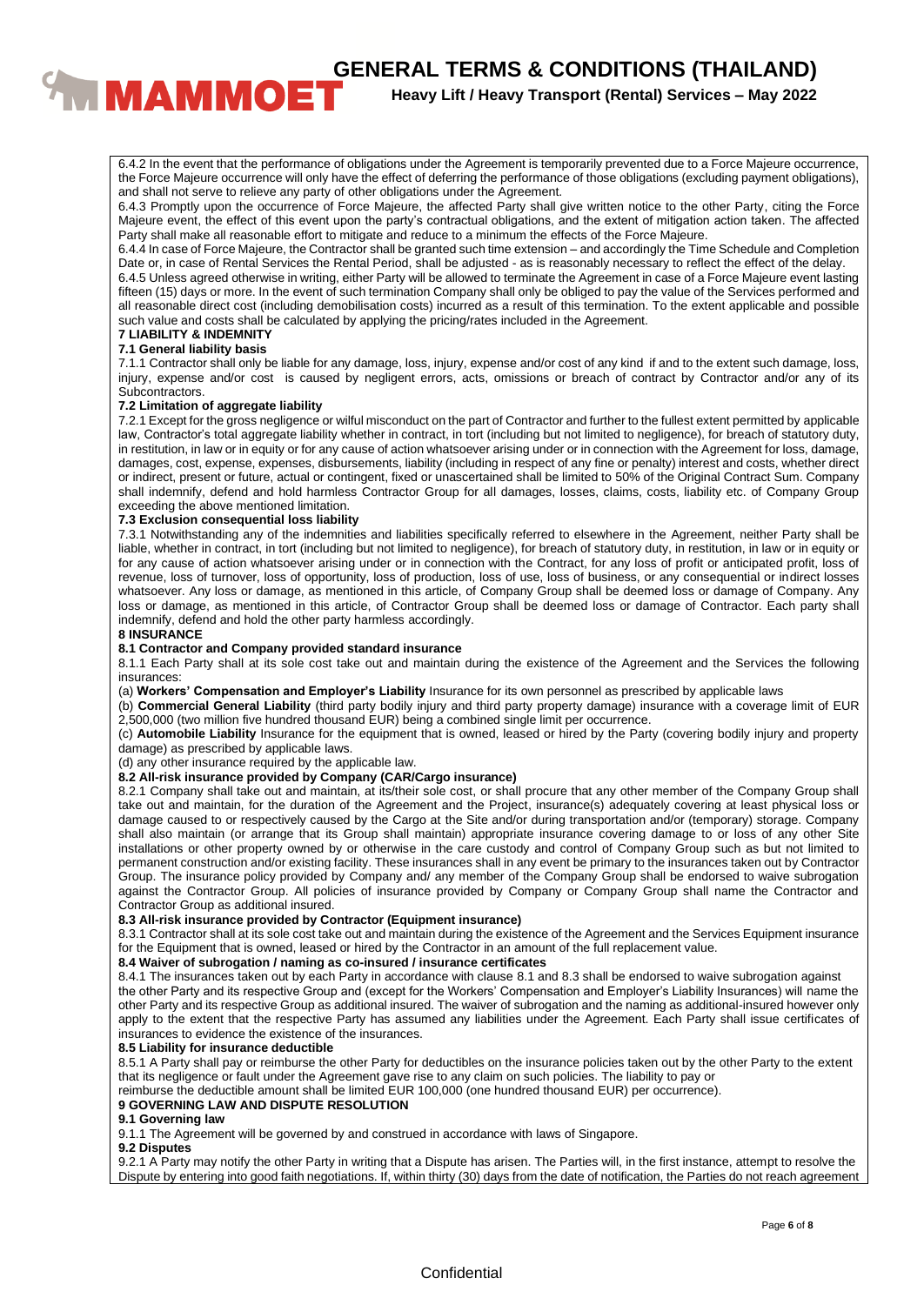# **CENERAL TERMS & CONDITIONS (THAILAND)**<br>**Figure 11 Heavy Lift / Heavy Transport (Rental) Services – May 2022**

**Heavy Lift / Heavy Transport (Rental) Services – May 2022**

on the resolution of the dispute, each Party may refer such dispute to arbitration as set out in clause 9.2.2. 9.2.2 All disputes arising out of or in connection with the Agreement that are not resolved in accordance via good faith negotiations in accordance with clause 9.2.1 shall be finally settled under the Rules of Arbitration of the International Chamber of Commerce by one or more arbitrators appointed in accordance with the said Rules. The seat, or legal place, of arbitration shall be Singapore.

#### **10 MISCELLANEOUS**

#### **10.1 Notices**

10.1.1 All notices, demands, claims or other communication under the Agreement to the Parties shall be in the English language and shall be considered to have been duly given or made when delivered in writing by registered mail, email or a courier to the Party and addressed to the person(s) and address(es) specified in or pursuant to the Agreement or, in the absence thereof, when delivered via courier to the Party's registered office address or another address specified by the receiving Party in writing.

#### **10.2 Business ethics and anti-bribery**

10.2.1 Each Party agrees, in its performance of its obligations under the Agreement, to comply, and to cause its affiliated companies to comply, with all applicable laws, including any and all international rules and regulations related to bribery issues (such as but not limited to *Chapter VII 'Combatting Bribery, Bribe Solicitation and Extortion', Article 1 of the OECD Guidelines for Multinational Enterprises*) and EU and U.S. Trade Sanctions and Export Control Laws.

10.2.2 Neither Party shall knowingly take any action that would cause the other Party to be in violation of any applicable laws. Further, each Party shall immediately notify the other Party if such Party has any information or suspicion that there may be a violation of any applicable laws in connection with the performance of activities under the Agreement.

#### **10.3 Intellectual Property**

10.3.1 All documentation is and will remain the property of the Party that has supplied it to the other Party.

10.3.2 All intellectual property rights related to information and/or documents provided in relation to the Project or Services and as may be further defined in the Agreement Particulars ('**Intellectual Property**'), if any, are and will remain vested in the Party that has supplied the documents and/or information to the other Party.

10.3.3 Any concept, product, process (patentable or otherwise), copyrightable material (including without limitation documents, specifications, calculations, maps, sketches, notes, reports, data, models, samples, drawings, designs, videos and electronic software) or other information first conceived, reduced to practice or created by any member of Contractor Group in the performance of the Services (and with respect to any subcontractors, their respective scope) under this Agreement (collectively, 'Work Product') shall be the property of the Contractor. Title shall have passed principally upon the earliest of conception, reduction to practice or creation, as applicable, whether or not delivered to the Contractor at the time of conception, reduction to practice or creation.

10.3.4 Each Party shall indemnify, protect, defend and hold harmless the other Party for any and all damages, losses, claims, actions or proceedings arising out of any patent infringement by that Party and in relation to the Services, including but not limited to reimbursement of royalties or similar charges paid by the other Party.

#### **10.4 Confidential Information**

10.4.1 '**Confidential Information**' shall mean any and all information disclosed (whether orally, in writing or by any other means) by the disclosing Party to the receiving Party, whether before or for a period of 5 years after the date of the Agreement, whether marked confidential or by its nature to be reasonably deemed confidential, including but not limited to information relating to that Party's operations, processes, plans or intentions, production information, know-how, copyrights, design rights, trade secrets, market opportunities, business affairs, but shall not include any part of such information which:

(a) is in or comes into the public domain in any way without breach of the Agreement by a receiving Party or any person to whom it makes disclosure; or

(b) the receiving Party can show:

(i) was in its possession or known to it by being in its use or being recorded in its files prior to receipt from the disclosing Party and was not acquired by the receiving Party from the disclosing Party under an obligation of confidence; or

(ii) to have been independently developed by the receiving Party without recourse to the Confidential Information; or

(iii) the receiving Party obtains or has available from a source other than the disclosing Party without breach by the receiving Party or such source of any obligation of confidentiality or non-use.

10.4.2 In relation to Confidential Information received from the other Party or from a third party on behalf of the other Party, the disclosing Party and the receiving Party agree as follows:

(i) To treat the Confidential Information in confidence and to use it only for the purpose of the Agreement and performance of Services provided hereunder;

(ii) Not to copy or write down any part of the Confidential Information except as is reasonably necessary for the for the purpose of the Agreement and performance of Services provided hereunder;

(iii) To disclose the Confidential Information only to its directors, officers and employees (including directors, officers and employees of the receiving Party's Group) that need to know the Confidential Information for the purpose of the Agreement and performance of Services provided hereunder;

(iv) To treat the Confidential Information with the same degree of care and with sufficient protection from unauthorised disclosure as the receiving Party uses to maintain its own confidential or proprietary information.

10.4.3 Subject to applicable data preservation law, at the request of the disclosing Party the receiving Party shall promptly return all documents, materials and records and all copies of the Confidential Information to the disclosing Party and permanently delete any such Confidential Information from any electronic storage media or memory;

10.4.4 Notwithstanding the foregoing, each Party may disclose Confidential Information to the extent required by law or court order, provided that the originally disclosing Party receives written advance notice of the requested disclosure promptly and has a reasonable opportunity to object to the disclosure and seek a protective order prior to the receiving party making such disclosure. The obligations of this clause 10.4 shall survive the termination of the Agreement.

#### **10.5 No assignment / transfer**

10.5.1 The Agreement shall be binding upon and inure to the benefit of the parties hereto and their respective permitted successors and assigns. No party shall have the right to assign, transfer, pledge, encumber or otherwise affect its obligations and rights under the Agreement (hereafter, collectively, '**Assign**') without the written consent of the other party, which may be granted or withheld in its sole discretion.

10.5.2 Any attempt by any of the parties to assign any of its obligations and rights hereunder, without such consent, shall be void and without effect and shall not affect its obligations under the Agreement.

### **10.6 Entire agreement**